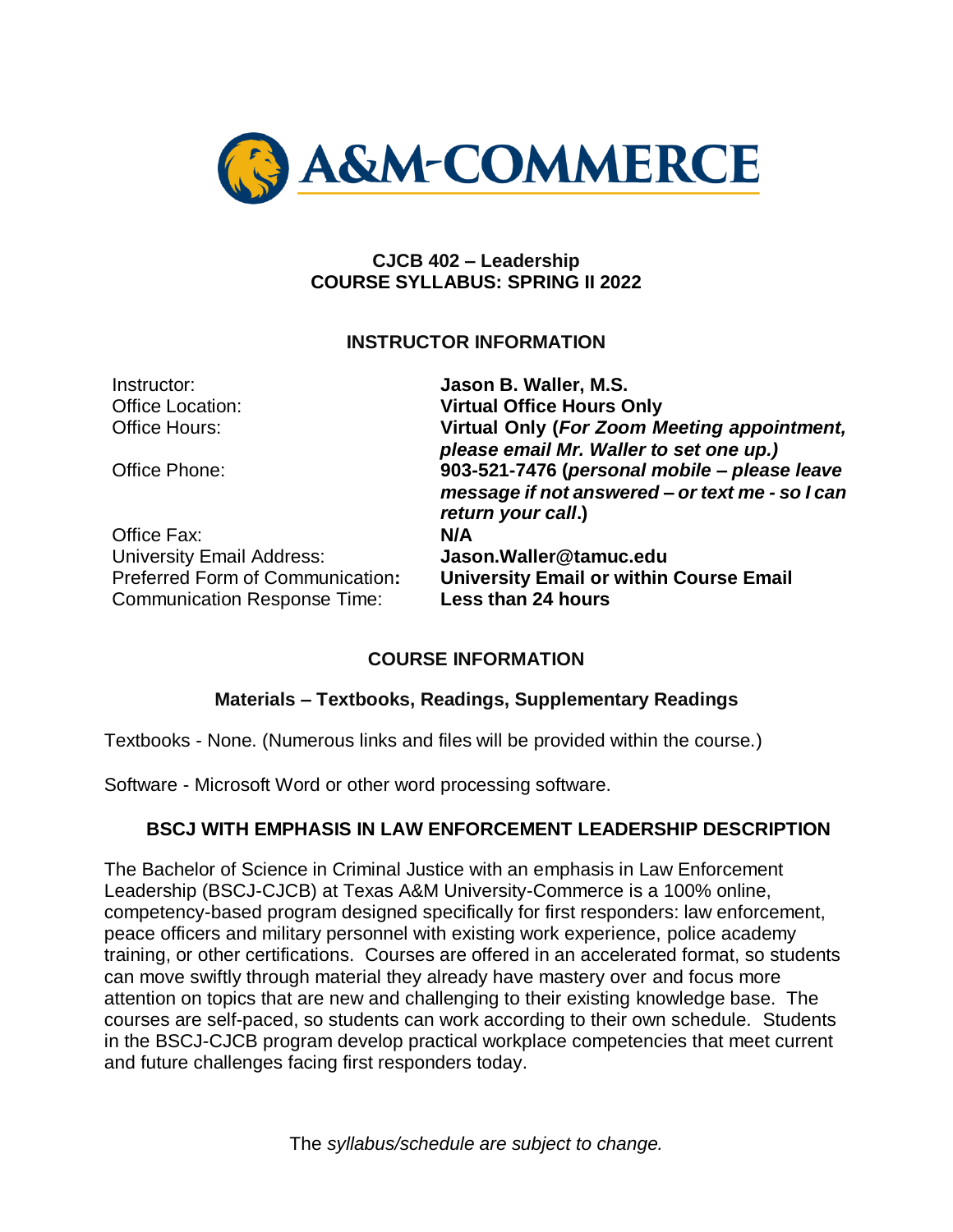## **Course Description**

Managing a successful policing organization requires the application of strong interpersonal leadership skills to work effectively with people in a variety of roles. In this course, you will learn effective leadership strategies including improving communication, team effectiveness, change management, conflict resolution, and ethical decisionmaking practices.

#### **Student Learning Outcomes**

Upon completion of this course, the student will be able to:

- LO1: Assess leadership style in a policing organization.
- LO2: Evaluate the role of followership in a policing organization.
- LO3: Describe an effective team within a policing organization.
- LO4: Assess the importance of sworn/non-sworn personnel in policing organizations.
- LO5: Create a plan for a mentoring program.

# **REGULAR AND SUBSTANTIVE COURSE INTERACTION**

As a general guide, students enrolled in a three (3) semester hour course should spend one hour engaged in instructional activities and two to three hours on out-of-class work per week in a traditional semester. Students are expected to double this effort of engagement given that this course is being delivered in a seven-week term. Educational activities in this course are designed to ensure regular and substantive interaction between students and faculty to ensure that students are able to demonstrate competency.

## **COURSE REQUIREMENTS**

## **Minimal Technical Skills Needed**

Must be able to use Microsoft Word or other word processing software.

## **Instructional Methods**

This is an online Competency Based Education (CBE) course. Learning activities include assorted reading and videos, discussions, quizzes, pre-test and post-test, and a culminating project.

#### **Pretest:**

The Pretest for this course assesses your knowledge of leadership theories and associated practices for improving communication, team effectiveness, change management, conflict resolution, and ethical decision-making practices. The Pretest also assesses your knowledge of: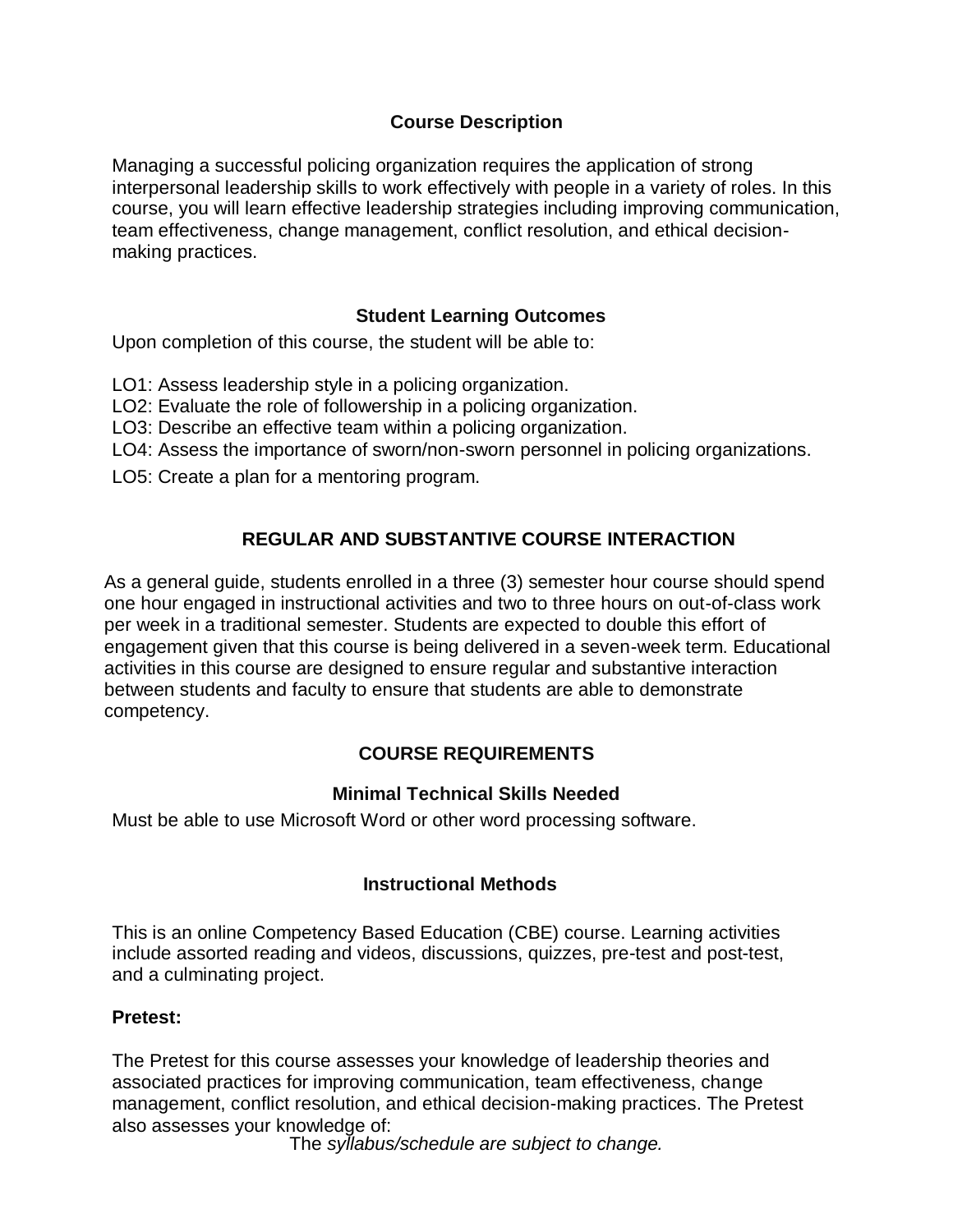- followership,
- the challenges in leading sworn and non-sworn staff, and
- mentoring programs.

The purpose of the pretest is to provide a baseline understanding of your knowledge in this competency. **The pretest is required for the course and a score of at least 80 is also required.**

**NOTE: If you make an 80 or higher on the pre-test, you may, if you desire, then proceed to the development and submission of your term project. Once you have successfully completed it (with a grade of 80 or higher), then you can proceed to the Post-Test. You must make an 80 or higher on the Post-Test (and the other required assignments) to successfully complete this competency-based course.**

**If you make lower than an 80 on your first attempt of the Pre-Test, it is strongly recommended that you work through the various activities (videos, reading assignments, and quizzes) in order to hone your knowledge and skills before retaking the Pre-Test again and attempting to take the Post-Test.** 

| <b>Content</b> | <b>Description</b>                                                                                                                                                                                                                                                                                                                             | <b>Value</b> | <b>Notes</b>                                                                                                                                  |
|----------------|------------------------------------------------------------------------------------------------------------------------------------------------------------------------------------------------------------------------------------------------------------------------------------------------------------------------------------------------|--------------|-----------------------------------------------------------------------------------------------------------------------------------------------|
| Pre-test       | This is the initial assessment<br>in the course to provide a<br>baseline understanding of a<br>student's knowledge of the<br>course content and<br>competencies. Pretests are<br>taken once and should be<br>completed upon the first<br>couple of days of a CBE<br>academic term or entry into<br>a course if a student is an<br>accelerator. | 100 points   | Required before completing any<br>other work in the course. The<br>grade on the pre-test does<br>count in the final grade for this<br>course. |

#### **Discussions:**

You need to share your ideas/opinions in each discussion question. Because this is a CBE course, you are not required to respond to any other student in the class. However, please respond to your instructor when appropriate or requested.

#### **Quizzes:**

You need to complete a quiz in each module. It is a great opportunity to review what you learned in each module. (However, quiz grades do not factor into the course' final grade but are there for the student to review the knowledge and skills.)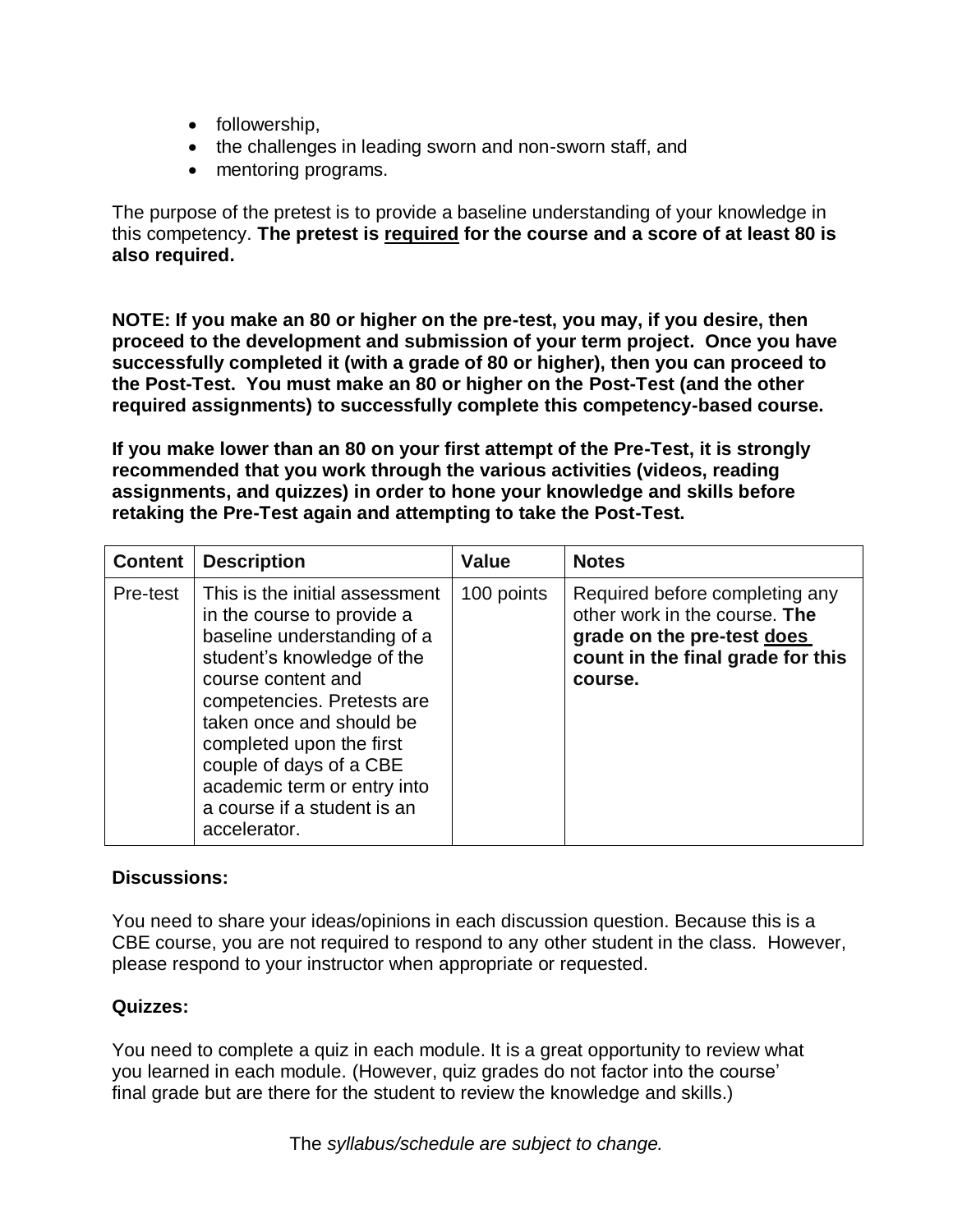# **Student Responsibilities or Tips for Success in the Course**

To be successful in this course, plan to spend at least **135** hours to read/listen to online content, participate in discussion forums, complete assignments, and study the course material.

#### **Assessments**

#### **Pre-Test:**

The Pretest for this course assesses your knowledge of leadership theories and associated practices for improving communication, team effectiveness, change management, conflict resolution, and ethical decision-making practices. The Pretest also assesses your knowledge of:

- followership,
- the challenges in leading sworn and non-sworn staff, and
- mentoring programs.

The purpose of the pretest is to provide a baseline understanding of your knowledge in this competency. **The pretest is required for the course. A score of 80 points or higher is required to demonstrate competency.**

**Again,** i**f you make lower than an 80 on your first attempt of the Pre-Test, it is strongly recommended that you work through the various activities (videos, reading assignments, and quizzes) in order to hone your knowledge and skills before retaking the Pre-Test again and attempting to take the Post-Test.** 

| <b>Content</b> | <b>Description</b>                                                                                                                                                                                                                                                                                                                             | <b>Value</b> | <b>Notes</b>                                                                                                                                         |
|----------------|------------------------------------------------------------------------------------------------------------------------------------------------------------------------------------------------------------------------------------------------------------------------------------------------------------------------------------------------|--------------|------------------------------------------------------------------------------------------------------------------------------------------------------|
| Pre-test       | This is the initial assessment<br>in the course to provide a<br>baseline understanding of a<br>student's knowledge of the<br>course content and<br>competencies. Pretests are<br>taken once and should be<br>completed upon the first<br>couple of days of a CBE<br>academic term or entry into<br>a course if a student is an<br>accelerator. | 100 points   | <b>Required before completing</b><br>any other work in the course.<br>The grade on the pre-test does<br>count in the final grade for this<br>course. |

#### **Posttest**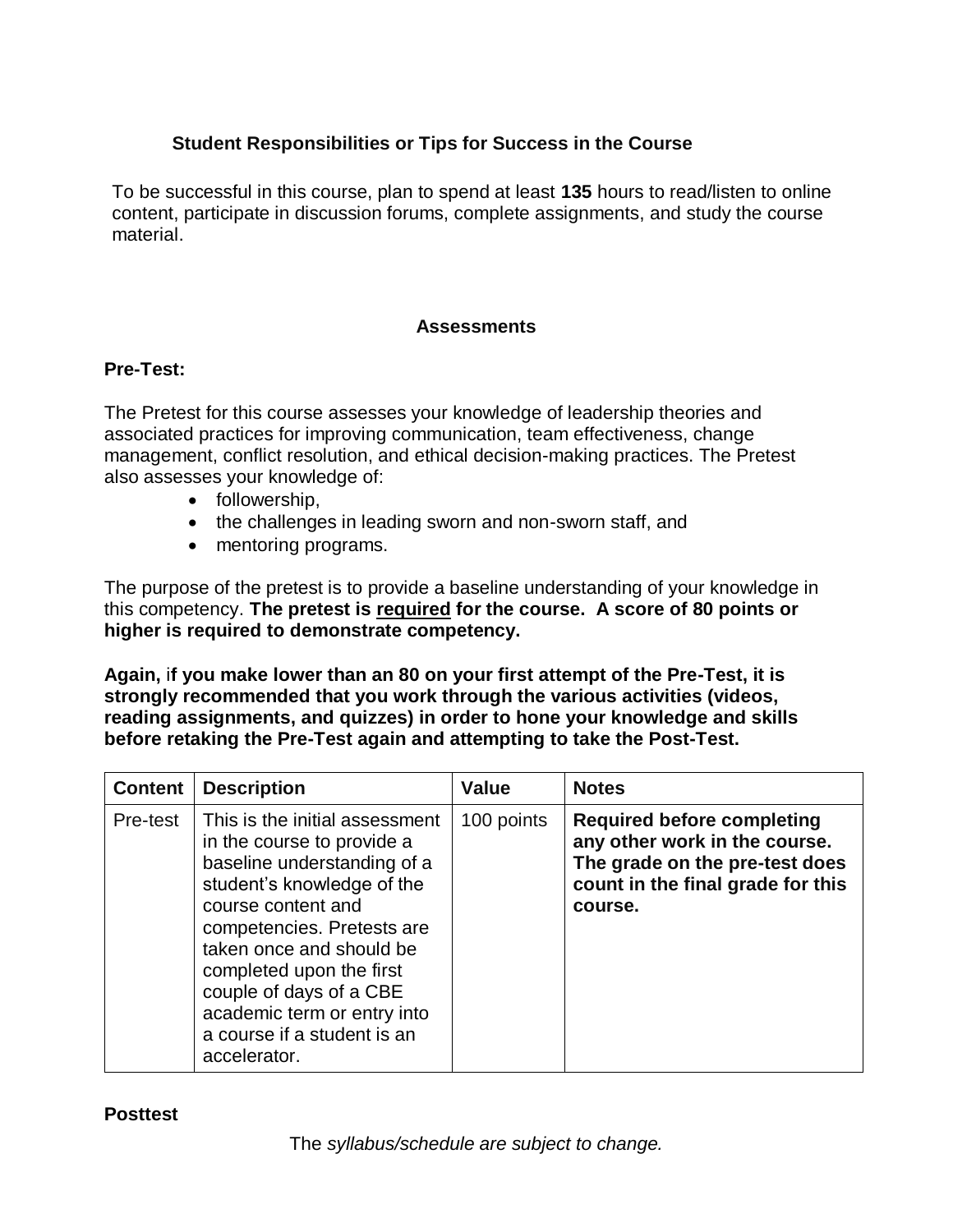The Posttest for this course assesses your knowledge of leadership theories and associated practices for improving communication, team effectiveness, change management, conflict resolution, and ethical decision-making practices.

The Posttest also assesses your knowledge of:

- followership,
- the challenges in leading sworn and non-sworn staff, and
- mentoring programs.

The Posttest is an assessment of your knowledge of the material required for the competency. **A score of 80 points or higher is required to demonstrate competency.**

If you score less than 80 points on any competency, you will have an opportunity to review the material and re-take the competency Posttest. You may take the Posttest assessment up to three times. If you have not passed the competency in three attempts, you will work with an Academic Coach to determine another method of fulfilling the program requirements in this subject. In order to demonstrate competency, a score of 80 points or higher is required.

| <b>Conte</b><br>nt | <b>Description</b>                                                                                                          | <b>Value</b>  | <b>Notes</b>                                                                                                                               |
|--------------------|-----------------------------------------------------------------------------------------------------------------------------|---------------|--------------------------------------------------------------------------------------------------------------------------------------------|
| Post-<br>test      | Measures your<br>competency of<br>learning outcomes<br>through essay,<br>short answer, and<br>multiple-choice<br>questions. | 100<br>points | Required and you must<br>score 80% or higher.<br>You have up to three<br>attempts.<br>DUE: Last day of<br>week 7, Friday by<br>9:59 PM CST |

## **Culminating Project – Mentoring Program**

For this project you will create a mentoring program that you would like to implement in your department. Make sure to select from the following types of programs:

- One-on-One mentoring
- E-mentoring
- Reverse Mentoring, i.e., younger employees mentoring older employees on technology or social media applications.
- Peer Mentoring Groups
- Group Mentoring

The *syllabus/schedule are subject to change.* Write up a proposal for your command staff using the Mentoring Program Rubric. Your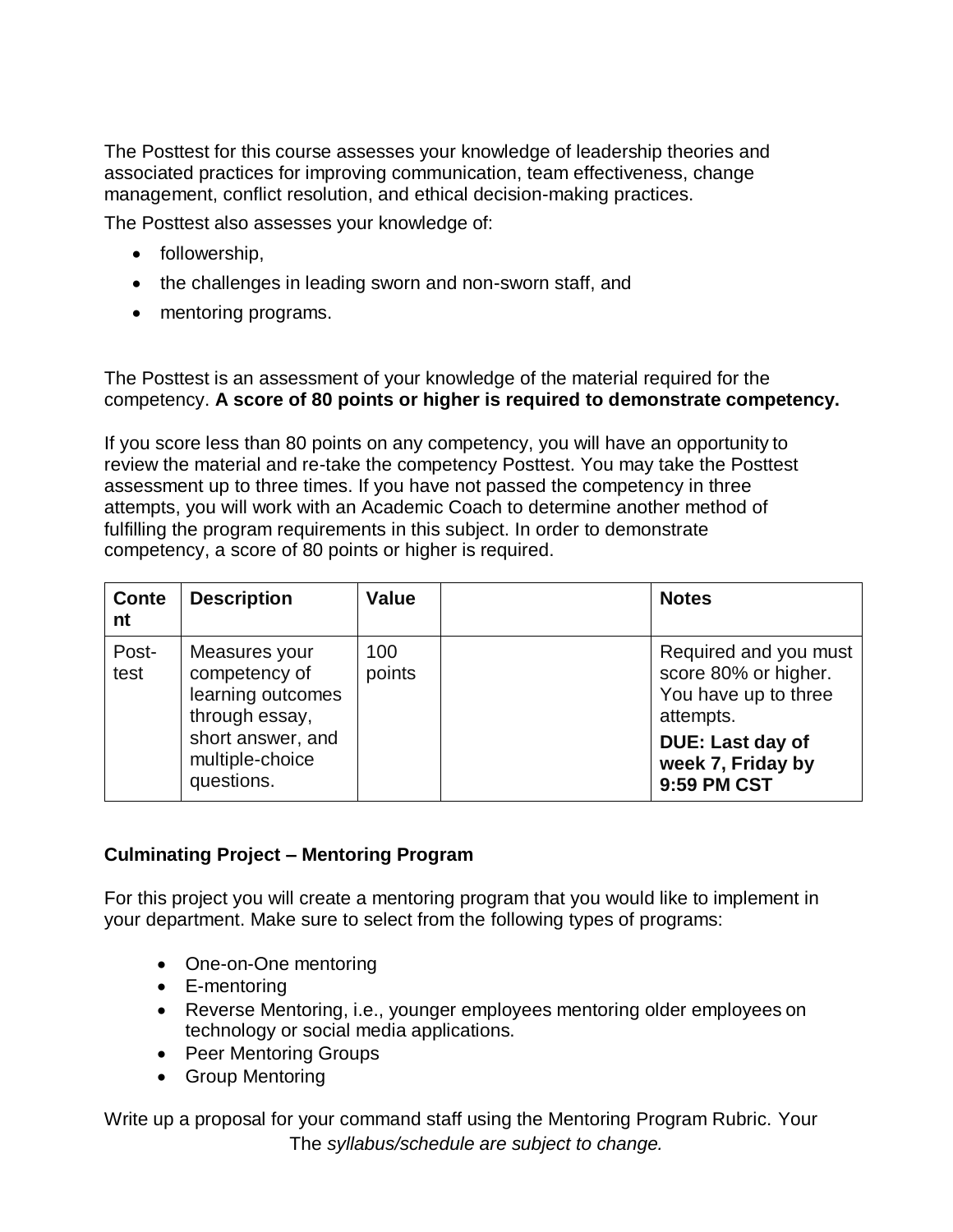written project should be written in APA format, however, if you would rather write it in more of a "memo" form (i.e. agency letterhead, etc.), that would be acceptable also. It should be typed, double-spaced, and using Times-New Roman 12-point font. It is also recommended that your project by at least 4-5 pages in length, not including a cover page or references (*which are also strongly suggested to be included in your proposal*).

When you have addressed each of the rubric requirements, submit the proposal to your instructor for feedback. Once you have reviewed the instructor's feedback and made any the necessary updates, edits, or changes, upload your project for final grading.

| <b>Content</b> | <b>Description</b>                                                                  | <b>Value</b> | <b>Notes</b>                                                                    |
|----------------|-------------------------------------------------------------------------------------|--------------|---------------------------------------------------------------------------------|
| Project        | Measures your competency<br>of learning outcomes the<br>completion of a competency- | 100 points   | Required and you must score<br>80% or higher. You have up<br>to three attempts. |
|                | based project.                                                                      |              | DUE DATE if you want<br>feedback for revisions: End<br>of week 6.               |
|                |                                                                                     |              | <b>HARD DUE DATE: Last day</b><br>of week 7, Friday by 11:59<br><b>PM CST</b>   |

Your instructor would request that you submit your written project to him by first e-mailing him a copy of it in Microsoft Word. He will then review it for content, structure and grammar, and inclusion of all of the requirements of the project's rubric. He will then return this pre-graded to the student for any edits or corrections. You can e-mail your Term Project to him at:

[Jason.Waller@tamuc.edu](mailto:Jason.Waller@tamuc.edu)

At some point, you will also be requested upload the proposal to your e-portfolio.

## **GRADING**

A score of 80% or higher on Pre-Test, the Culminating Project, and Post-Test is required to demonstrate competency and receive credit for the course. The following items will be used to calculate the final grade in the course.

| <b>Item</b> | <b>Minimum Grade/Maximum</b><br><b>Grade</b> |
|-------------|----------------------------------------------|
| Pre-Test    | 80/100                                       |
| l Post-Test | 80/100                                       |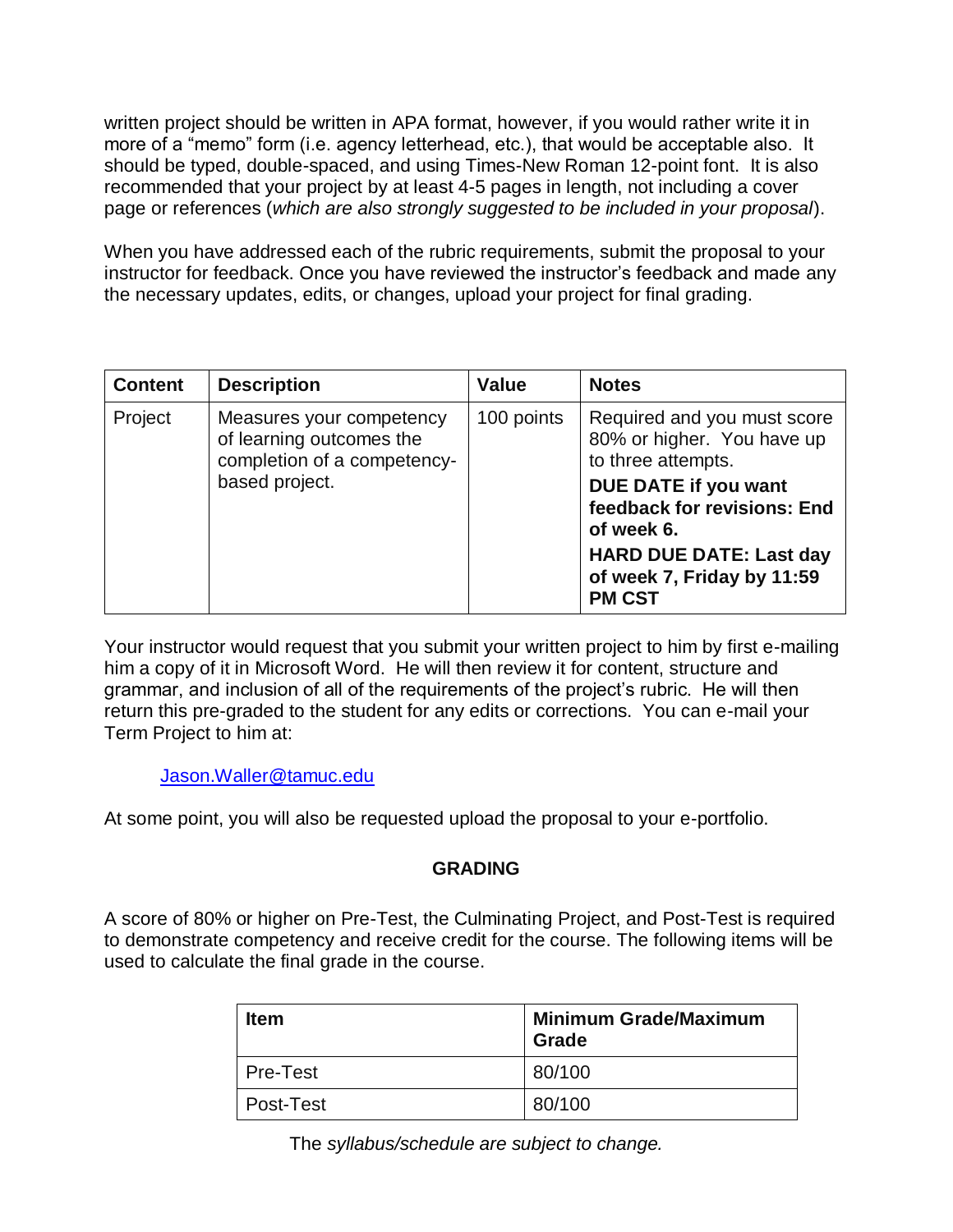| <b>Item</b>                | <b>Minimum Grade/Maximum</b><br><b>Grade</b> |
|----------------------------|----------------------------------------------|
| <b>Culminating Project</b> | 80/100                                       |
|                            |                                              |
| Total                      | 100 %                                        |

Final grades in this course will be based on the following scale:

 $A = 90\% - 100\%$  $B = 80\% - 89\%$ **F** = 70%-79% or Below

The Posttest and Culminating Project for this course assess your culminating knowledge of the learning outcomes for this course.

A score of 80 percent or higher on both the Post-Test and Culminating Project is required to demonstrate competency.

If the seven-week term ends and you do not complete all competencies, you will receive a grade of "F" and be required to complete the remaining competencies in the next term.

# **TECHNOLOGY REQUIREMENTS**

## **LMS**

All course sections offered by Texas A&M University-Commerce have a corresponding course shell in the myLeo Online Learning Management System (LMS). Below are technical requirements

LMS Requirements: <https://community.brightspace.com/s/article/Brightspace-Platform-Requirements>

LMS Browser Support:

[https://documentation.brightspace.com/EN/brightspace/requirements/all/browser\\_suppo](https://documentation.brightspace.com/EN/brightspace/requirements/all/browser_support.htm) [rt.htm](https://documentation.brightspace.com/EN/brightspace/requirements/all/browser_support.htm)

YouSeeU Virtual Classroom Requirements: [https://support.youseeu.com/hc/en-us/articles/115007031107-Basic-System-](https://support.youseeu.com/hc/en-us/articles/115007031107-Basic-System-Requirements)**[Requirements](https://support.youseeu.com/hc/en-us/articles/115007031107-Basic-System-Requirements)**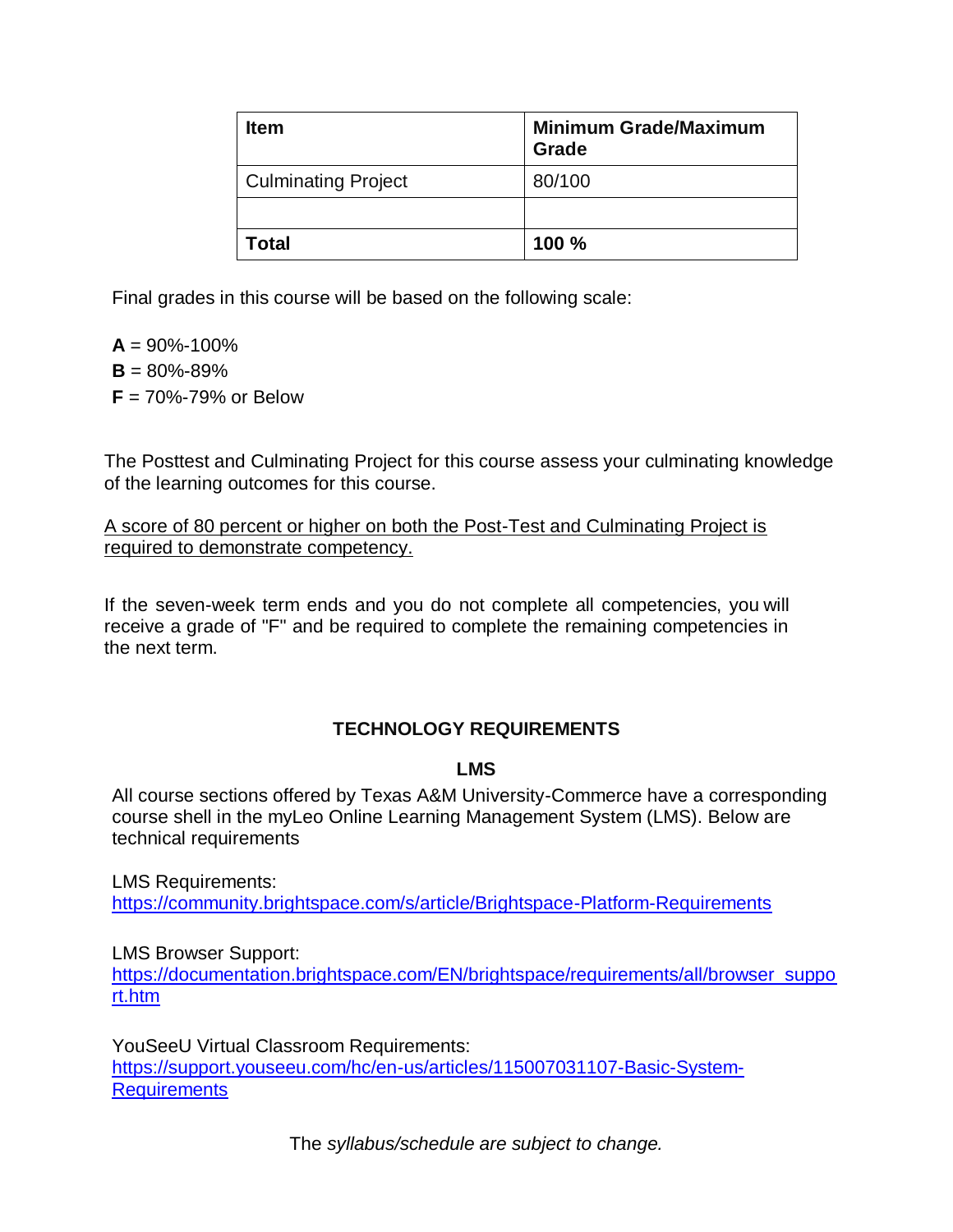# **ACCESS AND NAVIGATION**

You will need your campus-wide ID (CWID) and password to log into the course. If you do not know your CWID or have forgotten your password, contact the Center for IT Excellence (CITE) at 903.468.6000 or [helpdesk@tamuc.edu](mailto:helpdesk@tamuc.edu)**.**

**Note:** Personal computer and internet connection problems do not excuse the requirement to complete all course work in a timely and satisfactory manner. Each student needs to have a backup method to deal with these inevitable problems. These methods might include the availability of a backup PC at home or work, the temporary use of a computer at a friend's home, the local library, office service companies, Starbucks, a TAMUC campus open computer lab, etc.

# **COMMUNICATION AND SUPPORT**

If you have any questions or are having difficulties with the course material, please contact your Instructor.

# **Technical Support**

If you are having technical difficulty with any part of Brightspace, please contact Brightspace Technical Support at 1-877-325-7778. Other support options can be found here:

<https://community.brightspace.com/support/s/contactsupport>

## **Interaction with Instructor Statement**

This is an online course; therefore, expect most communication to be online as well. Correspondence will always be through university email (your "myLeo" mail) and announcements in myLeo online (D2L). The instructor will make every effort to respond to emails within 24 hours, provided the correspondence follows the requirements listed below. Students are encouraged to check university email daily.

## **All emails from students should include:**

- **Course name and subject in the subject line (ex. ORGL 3322 – Posttest)**
- **Salutation**
- **Proper email etiquette (no "text" emails – use proper grammar and punctuation)**
- **Student name and CWID after the body of the email**

Expect responses to email within **24** hours and feedback on your final project within **48** hours.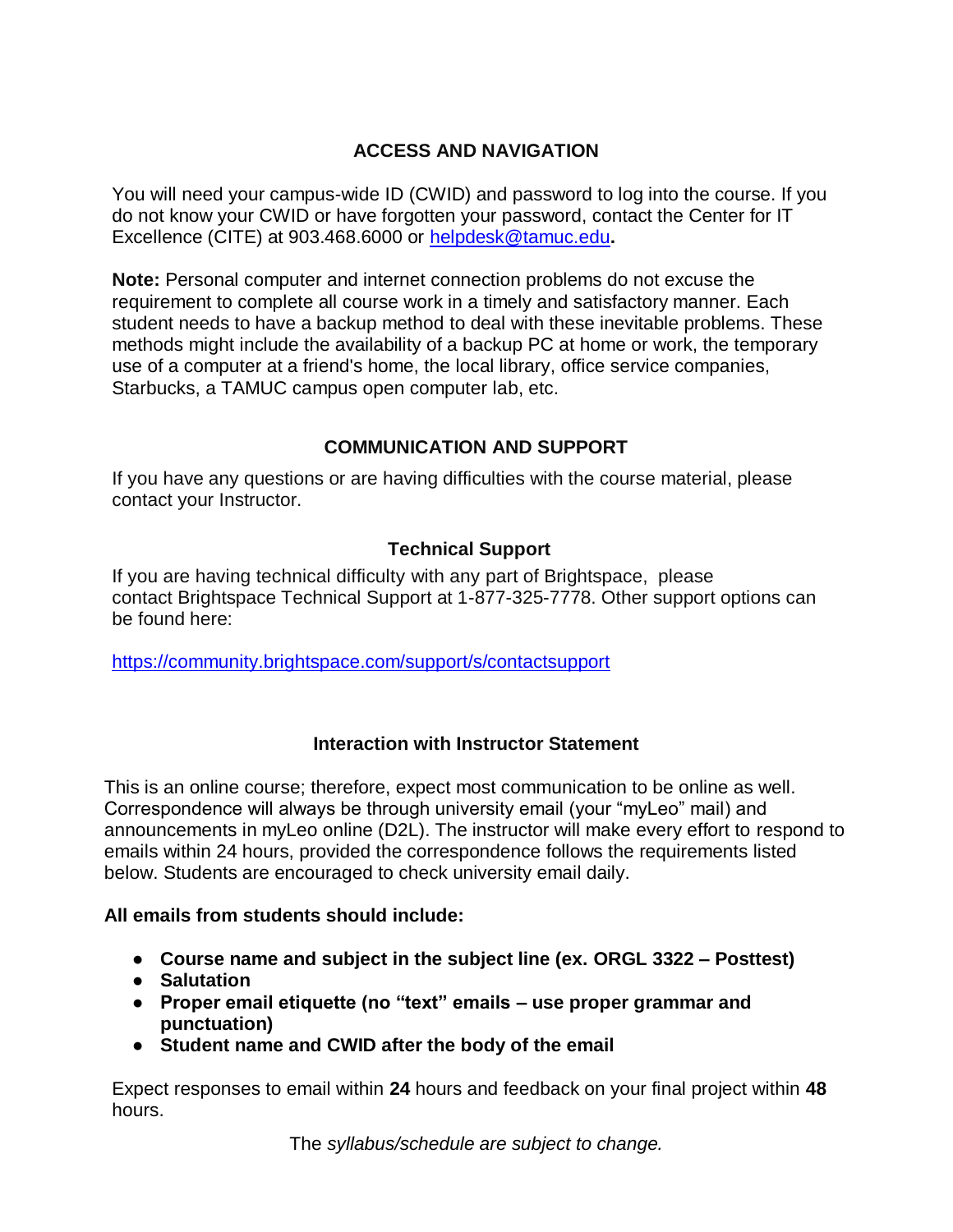#### **COURSE AND UNIVERSITY PROCEDURES/POLICIES**

#### **Course Specific Procedures/Policies**

In order to demonstrate competency you must achieve 80% or higher for the Pre-Test, Post-Test, and Culminating Project.

#### **Syllabus Change Policy**

The syllabus is a guide. Circumstances and events, such as student progress, may make it necessary for the instructor to modify the syllabus during the semester. Any changes made to the syllabus will be announced in advance.

# **University Specific Procedures**

## **Student Conduct**

All students enrolled at the University shall follow the tenets of common decency and acceptable behavior conducive to a positive learning environment. The Code of Student Conduct is described in detail in the [Student Guidebook.](http://www.tamuc.edu/Admissions/oneStopShop/undergraduateAdmissions/studentGuidebook.aspx) [http://www.tamuc.edu/Admissions/oneStopShop/undergraduateAdmissions/studentGuid](http://www.tamuc.edu/Admissions/oneStopShop/undergraduateAdmissions/studentGuidebook.aspx) [ebook.as](http://www.tamuc.edu/Admissions/oneStopShop/undergraduateAdmissions/studentGuidebook.aspx) [px](http://www.tamuc.edu/Admissions/oneStopShop/undergraduateAdmissions/studentGuidebook.aspx)

Students should also consult the Rules of Netiquette for more information regarding how to interact with students in an online forum: <https://www.britannica.com/topic/netiquette>

## **TAMUC Attendance**

For more information about the attendance policy please visit the **Attendance** webpage and [Procedure 13.99.99.R0.01.](http://www.tamuc.edu/aboutUs/policiesProceduresStandardsStatements/rulesProcedures/13students/academic/13.99.99.R0.01.pdf)

<http://www.tamuc.edu/admissions/registrar/generalInformation/attendance.aspx>

[http://www.tamuc.edu/aboutUs/policiesProceduresStandardsStatements/rulesProcedur](http://www.tamuc.edu/aboutUs/policiesProceduresStandardsStatements/rulesProcedures/13students/academic/13.99.99.R0.01.pdf) [es/13students/academic/13.99.99.R0.01.pdf](http://www.tamuc.edu/aboutUs/policiesProceduresStandardsStatements/rulesProcedures/13students/academic/13.99.99.R0.01.pdf)

## **Academic Integrity**

Students at Texas A&M University-Commerce are expected to maintain high standards of integrity and honesty in all of their scholastic work. For more details and the definition of academic dishonesty see the following procedures:

[Undergraduate Academic Dishonesty 13.99.99.R0.03](http://www.tamuc.edu/aboutUs/policiesProceduresStandardsStatements/rulesProcedures/13students/undergraduates/13.99.99.R0.03UndergraduateAcademicDishonesty.pdf)

The *syllabus/schedule are subject to change.* [http://www.tamuc.edu/aboutUs/policiesProceduresStandardsStatements/rulesProcedur](http://www.tamuc.edu/aboutUs/policiesProceduresStandardsStatements/rulesProcedures/13students/undergraduates/13.99.99.R0.03UndergraduateAcademicDishonesty.pdf)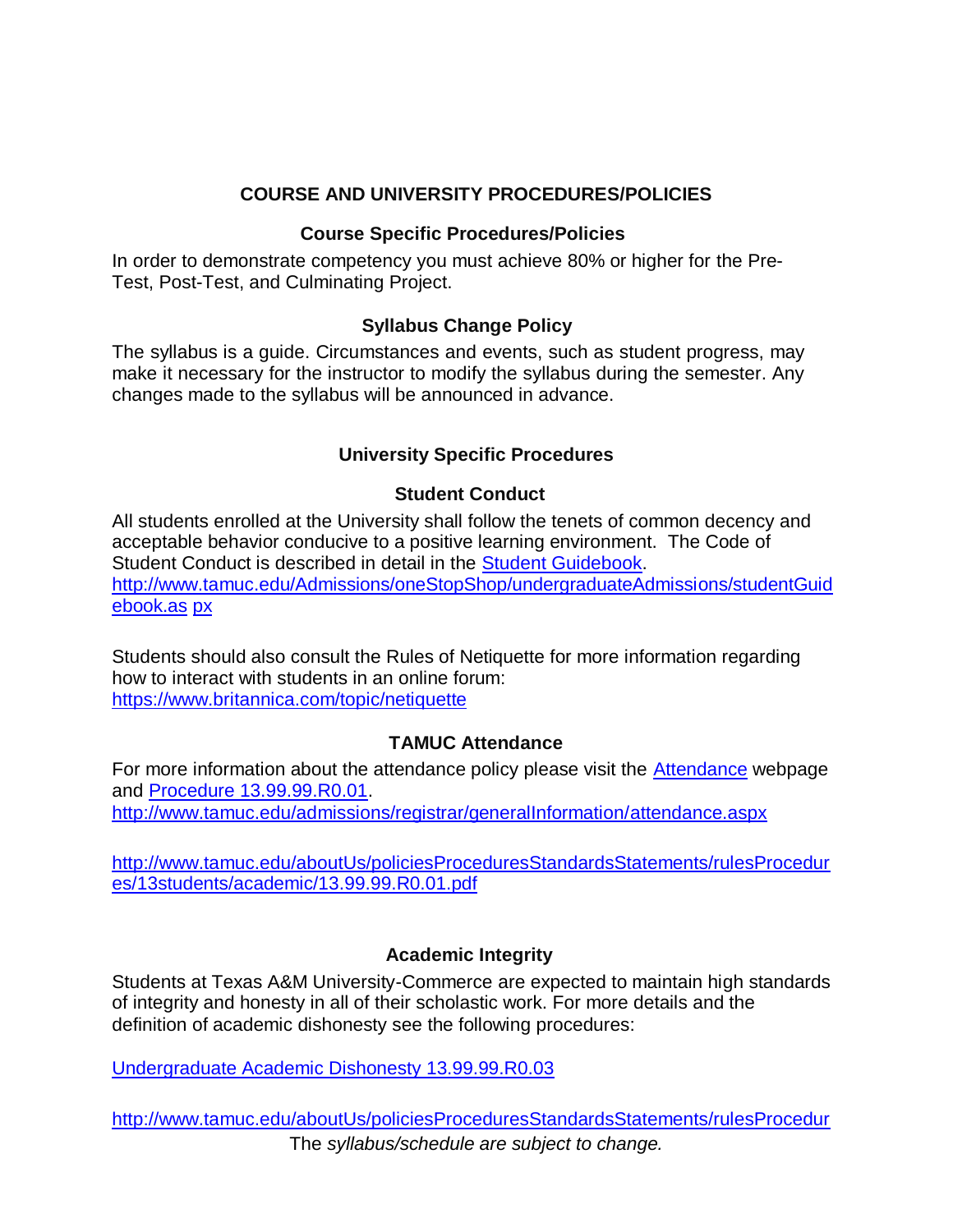[es/13students/undergraduates/13.99.99.R0.03UndergraduateAcademicDishonesty.pdf](http://www.tamuc.edu/aboutUs/policiesProceduresStandardsStatements/rulesProcedures/13students/undergraduates/13.99.99.R0.03UndergraduateAcademicDishonesty.pdf)

[Graduate Student Academic Dishonesty 13.99.99.R0.10](http://www.tamuc.edu/aboutUs/policiesProceduresStandardsStatements/rulesProcedures/13students/graduate/13.99.99.R0.10GraduateStudentAcademicDishonesty.pdf)

[http://www.tamuc.edu/aboutUs/policiesProceduresStandardsStatements/rulesProcedur](http://www.tamuc.edu/aboutUs/policiesProceduresStandardsStatements/rulesProcedures/13students/graduate/13.99.99.R0.10GraduateStudentAcademicDishonesty.pdf) [es/13students/graduate/13.99.99.R0.10GraduateStudentAcademicDishonesty.pdf](http://www.tamuc.edu/aboutUs/policiesProceduresStandardsStatements/rulesProcedures/13students/graduate/13.99.99.R0.10GraduateStudentAcademicDishonesty.pdf)

# **Students with Disabilities-- ADA Statement**

The Americans with Disabilities Act (ADA) is a federal anti-discrimination statute that provides comprehensive civil rights protection for persons with disabilities. Among other things, this legislation requires that all students with disabilities be guaranteed a learning environment that provides for reasonable accommodation of their disabilities. If you have a disability requiring an accommodation, please contact:

# **Office of Student Disability Resources and Services**

Texas A&M University-Commerce Velma K. Waters Library - Room 162 Phone (903) 886-5150 or (903) 886-5835 Fax (903) 468-8148 Email: [studentdisabilityservices@tamuc.edu](mailto:studentdisabilityservices@tamuc.edu) Website: [Office of Student Disability Resources and Services](http://www.tamuc.edu/campusLife/campusServices/studentDisabilityResourcesAndServices/) [http://www.tamuc.edu/campusLife/campusServices/studentDisabilityResourcesAndServ](http://www.tamuc.edu/campusLife/campusServices/studentDisabilityResourcesAndServices/) [ices/](http://www.tamuc.edu/campusLife/campusServices/studentDisabilityResourcesAndServices/)

# **Nondiscrimination Notice**

Texas A&M University-Commerce will comply in the classroom, and in online courses, with all federal and state laws prohibiting discrimination and related retaliation on the basis of race, color, religion, sex, national origin, disability, age, genetic information or veteran status. Further, an environment free from discrimination on the basis of sexual orientation, gender identity, or gender expression will be maintained.

# **Campus Concealed Carry Statement**

Texas Senate Bill - 11 (Government Code 411.2031, et al.) authorizes the carrying of a concealed handgun in Texas A&M University-Commerce buildings only by persons who have been issued and are in possession of a Texas License to Carry a Handgun. Qualified law enforcement officers or those who are otherwise authorized to carry a concealed handgun in the State of Texas are also permitted to do so. Pursuant to Penal Code (PC) 46.035 and A&M-Commerce Rule 34.06.02.R1, license holders may not carry a concealed handgun in restricted locations.

The *syllabus/schedule are subject to change.* For a list of locations, please refer to the [Carrying Concealed Handguns On Campus](http://www.tamuc.edu/aboutUs/policiesProceduresStandardsStatements/rulesProcedures/34SafetyOfEmployeesAndStudents/34.06.02.R1.pdf) document and/or consult your event organizer.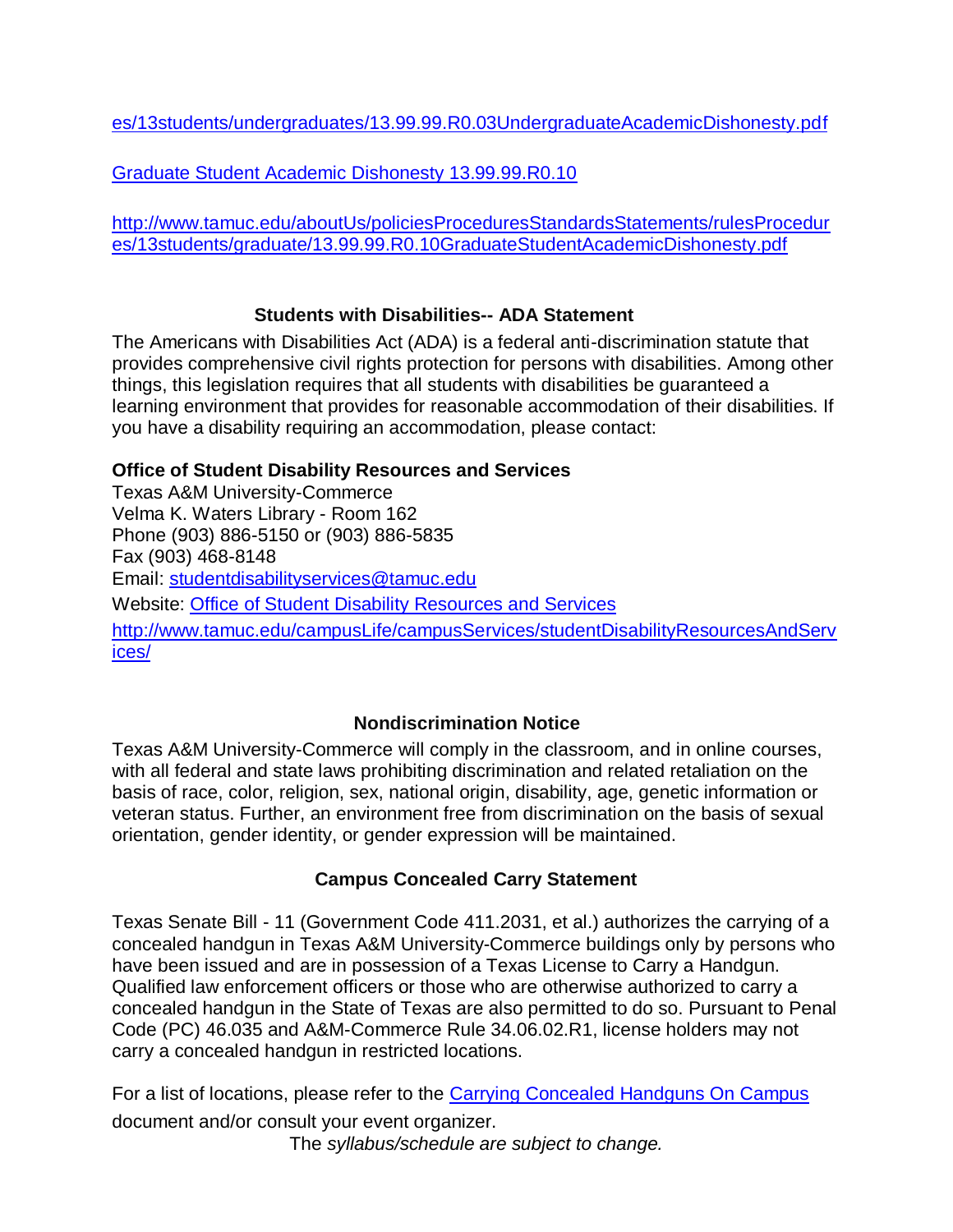Web url:

[http://www.tamuc.edu/aboutUs/policiesProceduresStandardsStatements/rulesProcedur](http://www.tamuc.edu/aboutUs/policiesProceduresStandardsStatements/rulesProcedures/34SafetyOfEmployeesAndStudents/34.06.02.R1.pdf) [es/34SafetyOfEmployeesAndStudents/34.06.02.R1.pdf](http://www.tamuc.edu/aboutUs/policiesProceduresStandardsStatements/rulesProcedures/34SafetyOfEmployeesAndStudents/34.06.02.R1.pdf)

Pursuant to PC 46.035, the open carrying of handguns is prohibited on all A&M-Commerce campuses. Report violations to the University Police Department at 903- 886-5868 or 9-1-1.

# **COURSE OUTLINE / CALENDAR**

| <b>COURSE OUTLINE/CALENDAR</b>                      |                                                         |                                                                    |
|-----------------------------------------------------|---------------------------------------------------------|--------------------------------------------------------------------|
| <b>Module Topic</b>                                 | <b>Materials to</b><br><b>Read and</b><br><b>Review</b> | <b>Suggested</b><br><b>Assignments</b>                             |
| <b>PRETEST</b>                                      | <b>NO REVIEW NEEDED</b>                                 | <b>COMPLETE ON</b><br><b>FIRST DAY</b><br>(80 points or<br>higher) |
| M1 – Leading a<br><b>Police</b><br>Organization     | <b>Reading assignments (4)</b>                          | <b>Exercise: Your</b><br>leadership style<br>(Required)            |
|                                                     | <b>Watch videos (4)</b>                                 | <b>Module</b><br><b>Discussion (Required)</b>                      |
|                                                     |                                                         | Quiz                                                               |
| M <sub>2</sub> – The Role of<br><b>Followership</b> | <b>Reading assignments (3)</b>                          | <b>Exercise: Disagreement</b><br>with a supervisor<br>(Required)   |
|                                                     | <b>Watch videos (1)</b>                                 | <b>Module</b><br><b>Discussion (Required)</b>                      |
|                                                     |                                                         | Quiz                                                               |